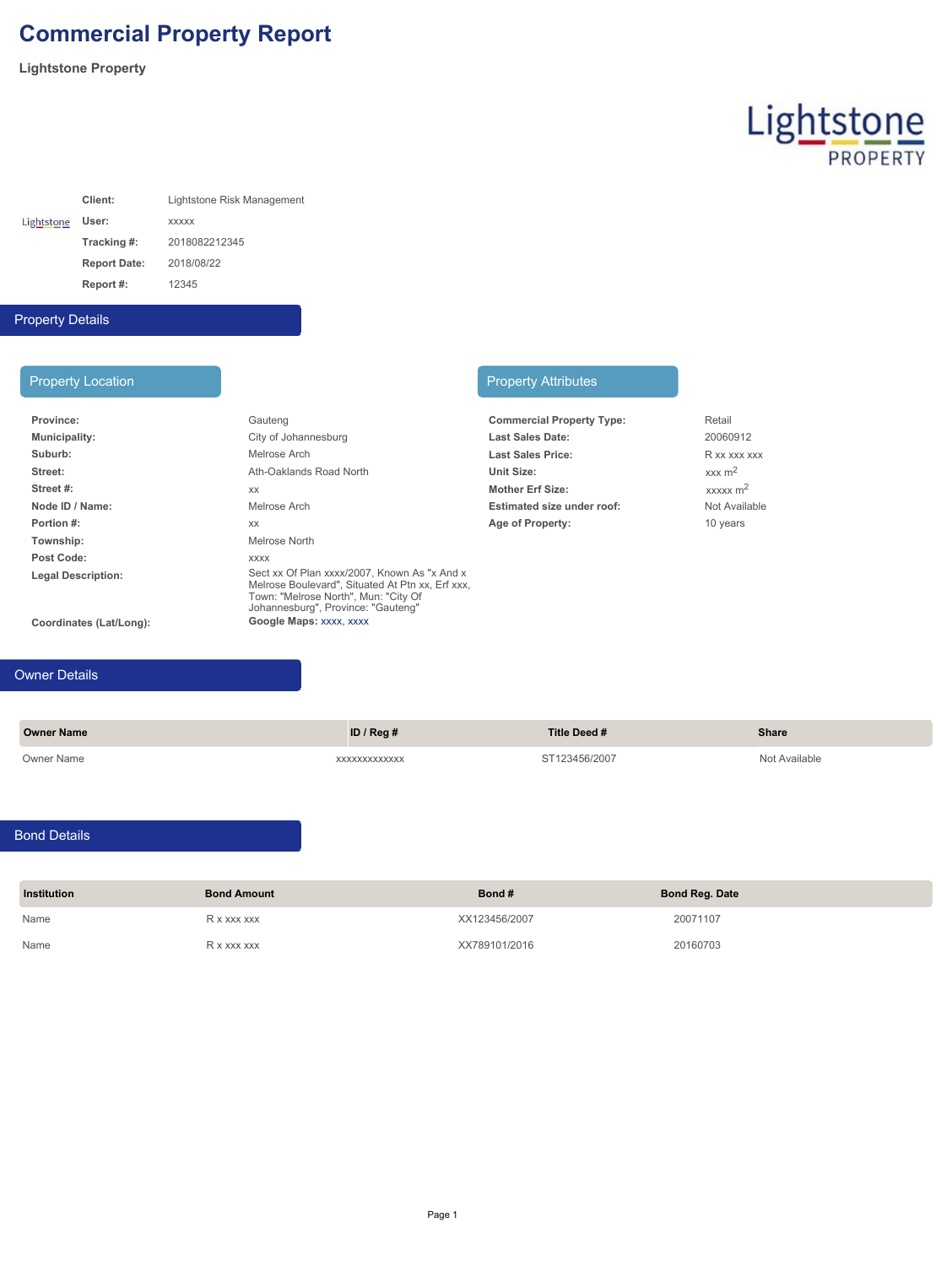



#### Municipal Valuation

**Municipal Valuation:** R xx xxx xxx **Year of Valuation:** 2018 **Rating Period Rational Rational Rational Rational Period R** xx xxx **R** xx xxx **Usage Category:** Commercial **Usage:** Commercial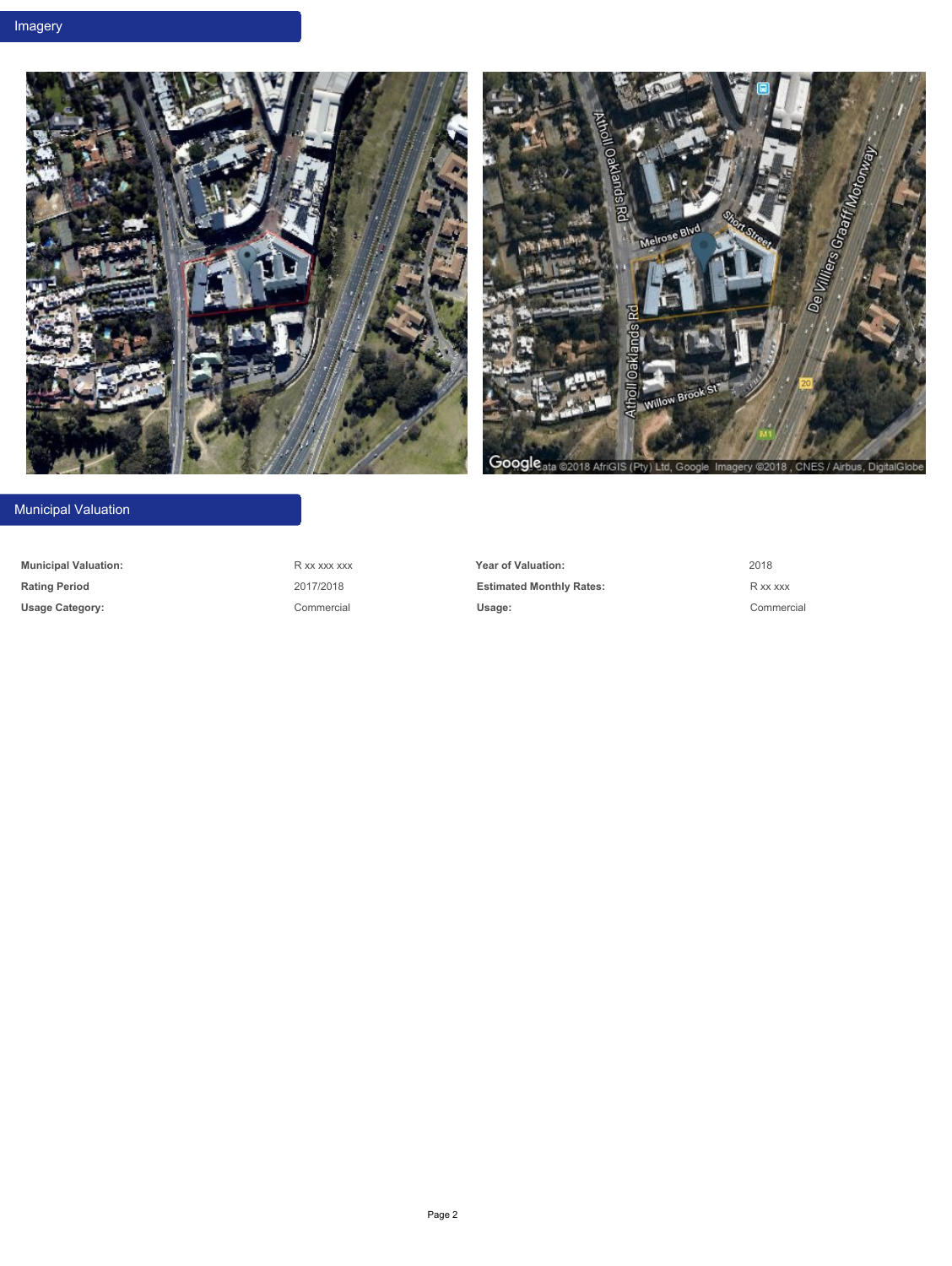

| <b>Sueet Address</b>                                        | <b>TOWISHIP</b>    |              | <b>ENTORION SECUDIAL INTERVINT</b> |                                | Sales Date Sales Frice Transfer Date Size(iii) #Frops Distance (iii) |            |             |
|-------------------------------------------------------------|--------------------|--------------|------------------------------------|--------------------------------|----------------------------------------------------------------------|------------|-------------|
| Xx Ath-Oaklands Road North Melrose Arch Melrose North xxx x |                    |              | SS x AND x MELROSE BOULEVARD       | 20150518 R xx xxx xxx 20150518 |                                                                      | <b>XXX</b> | <b>XXXX</b> |
| 2 xx 16Th Street Orange Grove                               | Orange Grove xxx x |              |                                    | 20140326 R xx xxx xxx 20140326 |                                                                      | <b>XXX</b> | <b>XXXX</b> |
| Xx Louis Botha Avenue Orange Grove                          | Orange Grove xxx x |              |                                    | 20140307 R xx xxx xxx 20140307 |                                                                      | <b>XXX</b> | <b>XXXX</b> |
| Xx Ath-Oaklands Road North Melrose Arch Melrose North xxx x |                    |              | SS x AND x MELROSE BOULEVARD       | 20140114 R xx xxx xxx 20140114 |                                                                      | <b>XXX</b> | <b>XXXX</b> |
| xx Swemmer Road Silvamonte                                  | Silvamonte         | <b>XXXXX</b> |                                    | 20130305 R xx xxx xxx 20130305 |                                                                      | <b>XXX</b> | <b>XXXX</b> |

#### Other Endorsements

| <b>Endorsement Number</b> | <b>Document Type</b>                   | <b>Particulars</b> |
|---------------------------|----------------------------------------|--------------------|
| <b>Kxxxx/2007S</b>        | Contracts (Servitudes and Real Rights) |                    |
| <b>Kxxxx/2007S</b>        | Contracts (Servitudes and Real Rights) |                    |
| <b>Kxxxx/2007S</b>        | Contracts (Servitudes and Real Rights) |                    |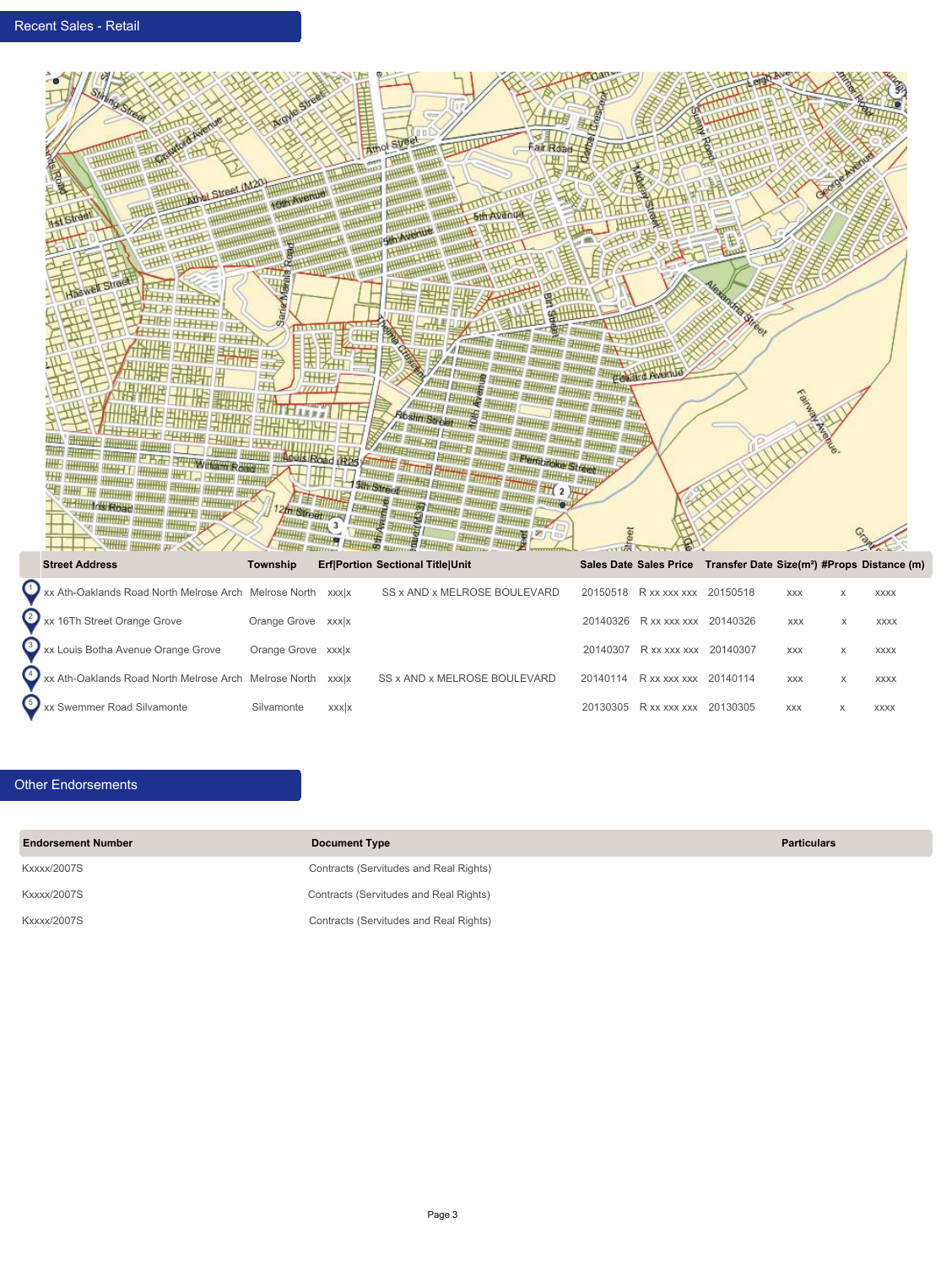#### Street Transfer History

| Street Transfer History |                                   |           |                      |                       |              |                    |      |
|-------------------------|-----------------------------------|-----------|----------------------|-----------------------|--------------|--------------------|------|
| <b>Buyer</b>            | Seller                            | Reg. Date | <b>Purchase Date</b> | <b>Purchase Price</b> | Title Deed # | <b>Street Name</b> | $\#$ |
| <b>Buyer Name</b>       | Seller Name                       | 20171122  | 20170516             | XX XXX XXX            | ST12345/2017 | Ath-Oaklands       | XX   |
| <b>Buyer Name</b>       | Seller Name                       | 20171020  | 20170619             | XX XXX XXX            | ST12345/2017 | Ath-Oaklands       | XX   |
| <b>Buyer Name</b>       | Seller Name                       | 20171006  | 20170724             | XX XXX XXX            | ST71995/2017 | Ath-Oaklands       | XX   |
|                         | Transfer Summary (past 12 months) |           |                      |                       |              |                    |      |



Non-Residential Transfers



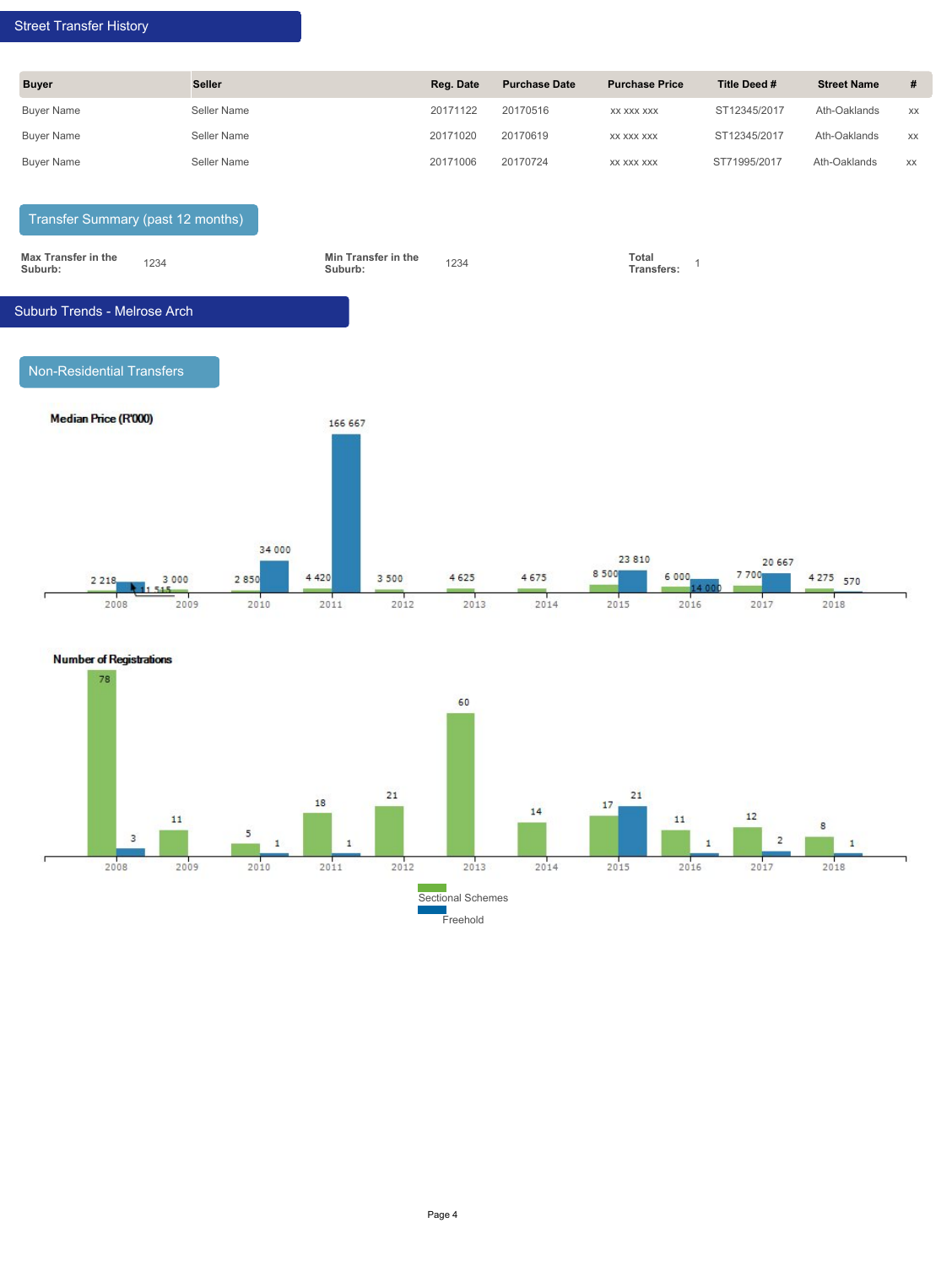